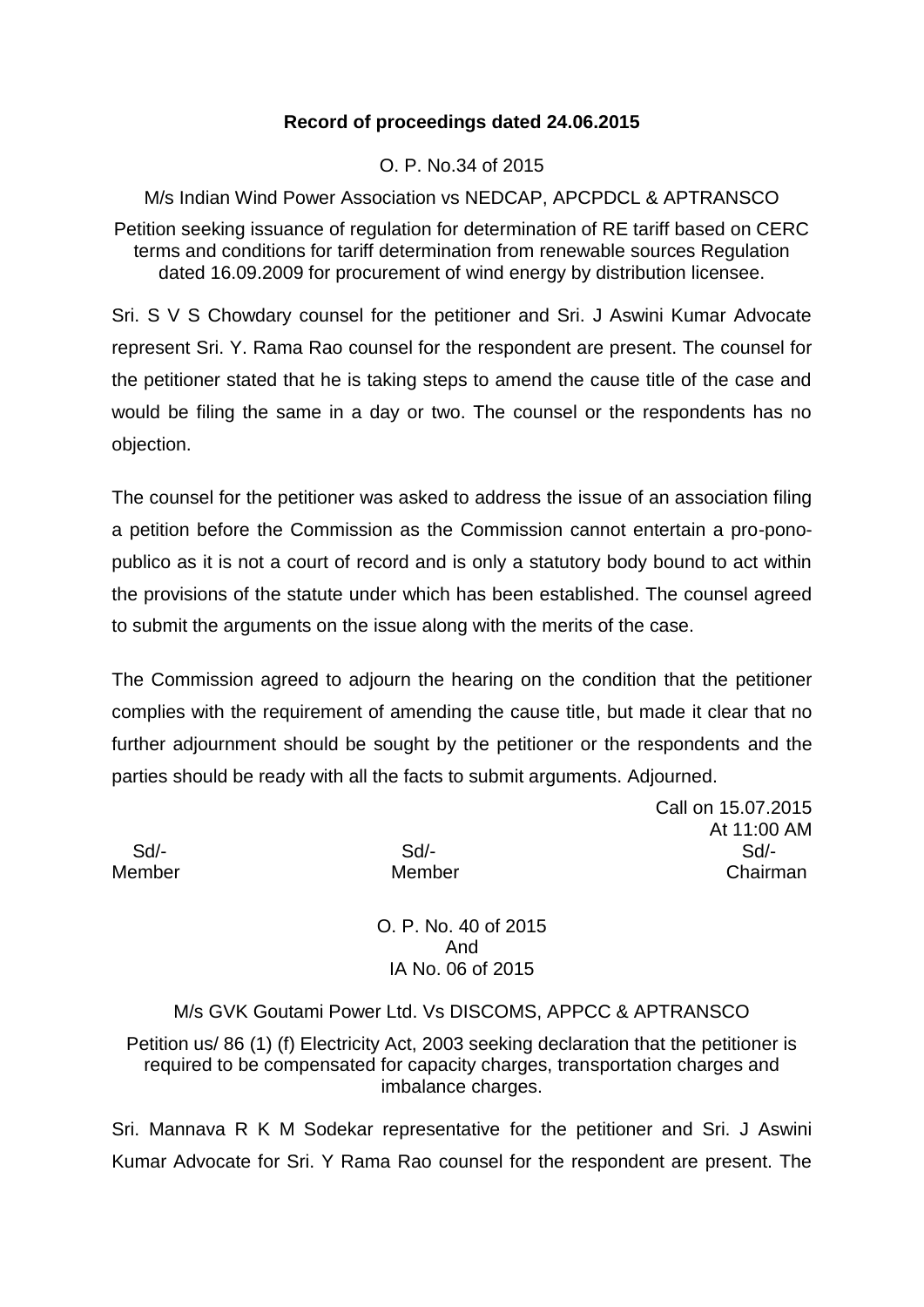representative for the petitioner adopted the arguments of Sri. K Gopala Choudary Advocate on 23.06.2015 about the issue of jurisdiction. The representative stated that the matter related both the DISCOMS in both the states and thus notice needs to go to the DISCOMs of the state of Andhra Pradesh including the APTRANSCO. The counsel for the respondent is in agreement with this submission. Both the parties requested for adjournment of the matter and also to give notice to the remaining parties also.

The Commission agreed to adjourn the hearing on the issue of jurisdiction for specific hearing on the issue and also to hear all the stakeholders. Office is directed to issue a specific notice to the APTRANSCO and APDISCOMs duly indicating the cases being posted and also the date of hearing. Adjourned, post the case along with the cases already posted to 04.07.2015.

Call on 04.07.2015 At 03:00 PM Sd/- Sd/- Sd/- Member Member Chairman

> O. P. No. 41 of 2015 And IA No. 07 of 2015

M/s GVK Industries Ltd. Vs DISCOMS, APPCC & APTRANSCO

Petition us/ 86 (1) (f) Electricity Act, 2003 seeking declaration that the petitioner is required to be compensated for capacity charges, transportation charges and imbalance charges.

Sri. Mannava R K M Sodekar representative for the petitioner and Sri. J Aswini Kumar Advocate for Sri. Y Rama Rao counsel for the respondent are present. The representative for the petitioner adopted the arguments of Sri. K Gopala Choudary Advocate on 23.06.2015 about the issue of jurisdiction. The representative stated that the matter related both the DISCOMS in both the states and thus notice needs to go to the DISCOMs of the state of Andhra Pradesh including the APTRANSCO. The counsel for the respondent is in agreement with this submission. Both the parties requested for adjournment of the matter and also to give notice to the remaining parties also.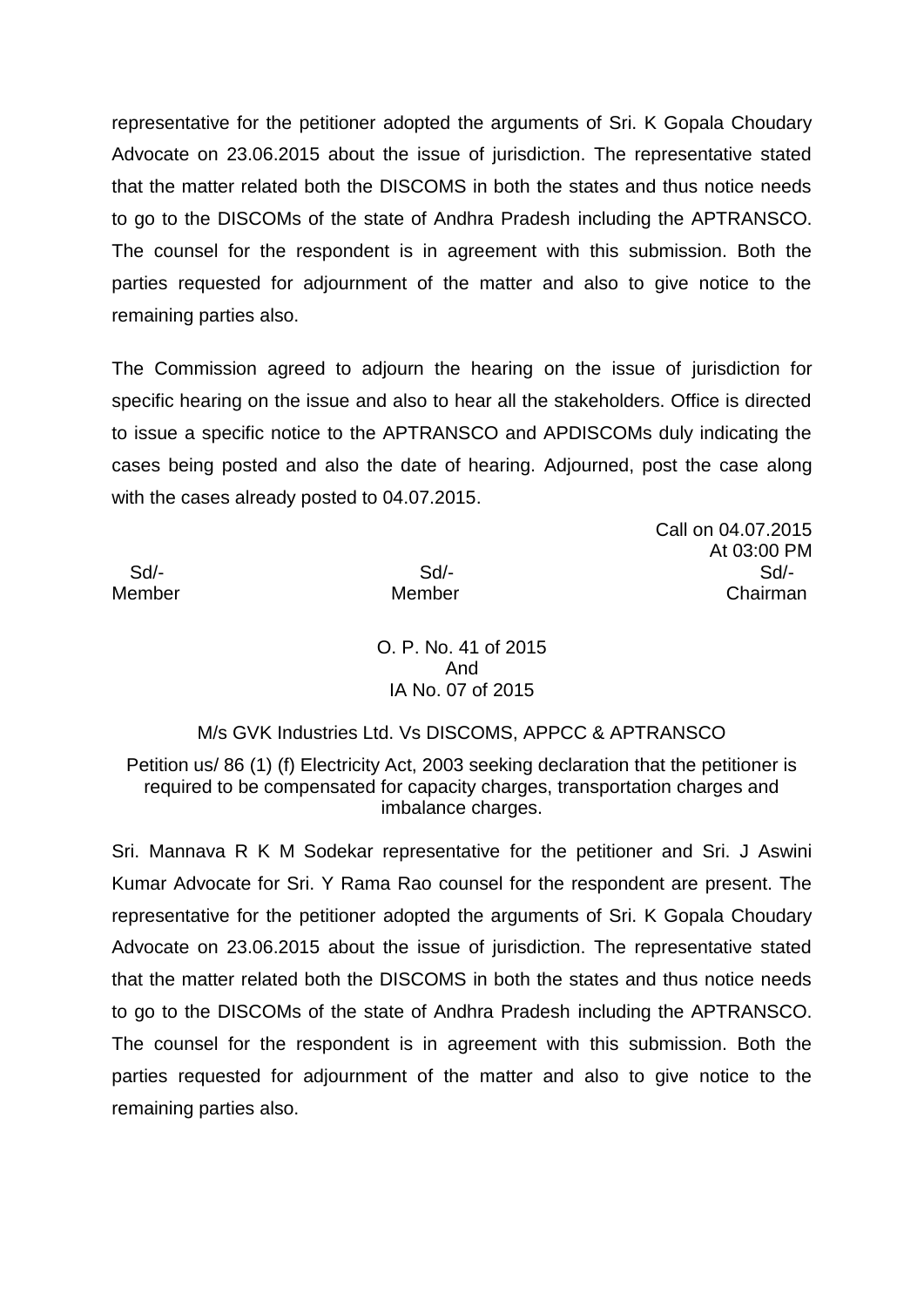The Commission agreed to adjourn the hearing on the issue of jurisdiction for specific hearing on the issue and also to hear all the stakeholders. Office is directed to issue a specific notice to the APTRANSCO and APDISCOMs duly indicating the cases being posted and also the date of hearing. Adjourned, post the case along with the cases already posted to 04.07.2015.

Call on 04.07.2015 At 03:00 PM Sd/- Sd/- Sd/- Member Member Chairman

### O. P. No. 45 of 2015 And IA No. 10 of 2015

### M/s RVK Energy Pvt. Ltd. Vs APPCC & 9 others

Petition us/ 86 (1) (f) Electricity Act, 2003 for claim for price of the power supplied by the petitioner to Andhra Pradesh Power Coordination Committee (APPCC). Hearing before admission.

IA filed by the petitioner u/s 94 of the Act.

Sri. Challa Gunaranjan and Sri. M. K. Viswanath counsel for the petitioner and Sri. J Aswinin Kumar Advocate for Sri. Y Rama Rao counsel for the respondent are present. The counsel for the petitioner has adopted the arguments made by Sri. K Gopal Choudary Advocate on 23.06.2015 about the issue of jurisdiction. The counsel stated that the matter related both the DISCOMS in both the states and thus notice needs to go to the DISCOMs of the state of Andhra Pradesh including the APTRANSCO. The counsel for the respondent is in agreement with this submission. Both the counsels requested for adjournment of the matter and also to give notice to the remaining parties also.

The Commission agreed to adjourn the hearing on the issue of jurisdiction for specific hearing on the issue and also to hear all the stakeholders. Office is directed to issue a specific notice to the APTRANSCO and APDISCOMs duly indicating the cases being posted and also the date of hearing. Adjourned, post the case along with the cases already posted to 04.07.2015.

Call on 04.07.2015 At 03:00 PM Sd/- Sd/- Sd/- Member Member Chairman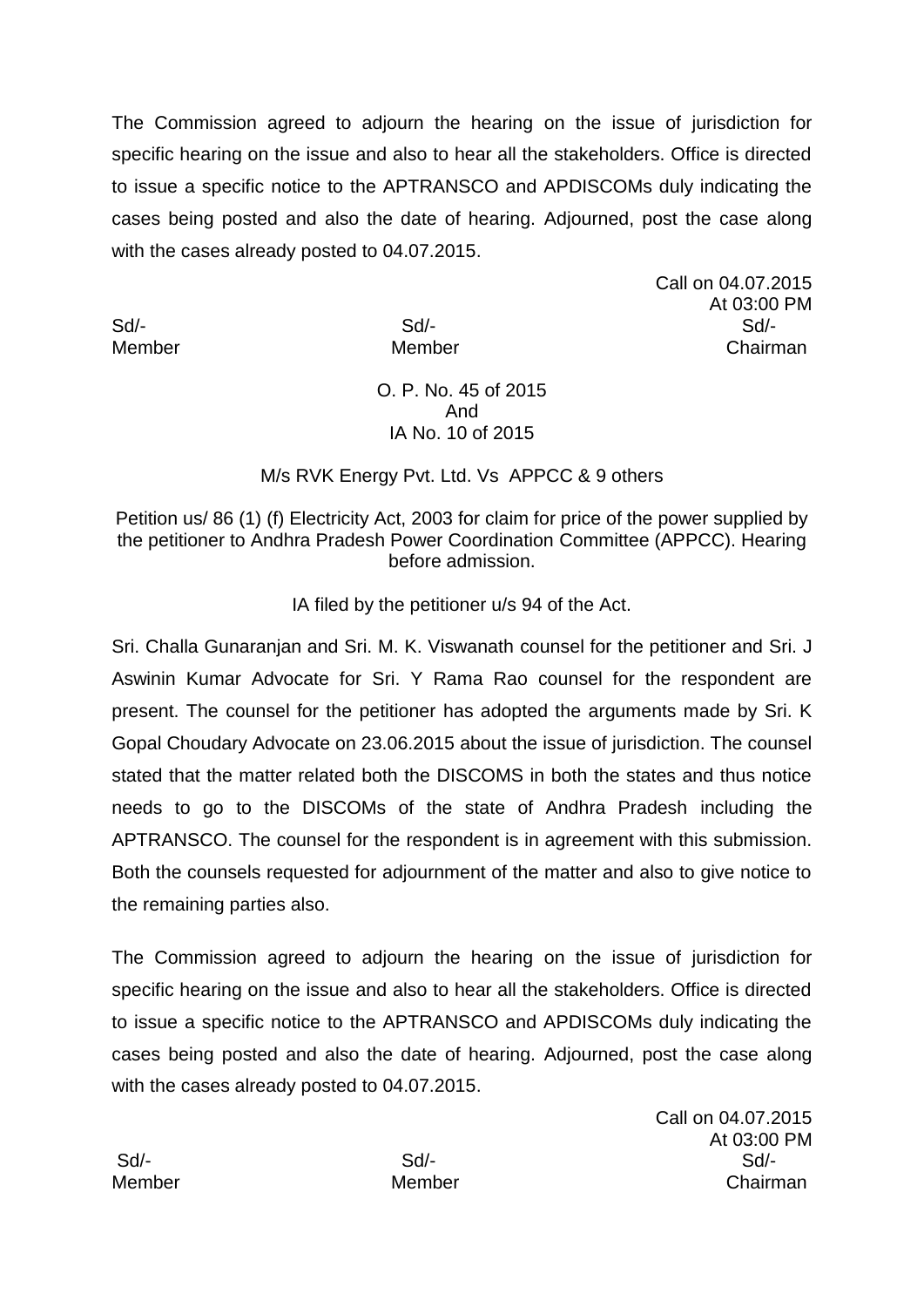### O. P. No. 47 of 2015

#### DISCOMS vs M/s GVK Gautami Power Ltd.

Petition us/ 86 (1) (f) Electricity Act, 2003 for deletion of the clause reflecting alternate fuel in the definition of the "Fuel" in the PPA entered by the parties.

Sri. J Aswini Kumar Advocate for Sri. Y Rama Rao counsel for the petitioner and Sri. Mannava R K M Sodekar representative for the respondent are present. The representative for the respondent adopted the arguments of Sri. K Gopala Choudary Advocate made on 23.06.2015 about the issue of jurisdiction. The representative stated that the matter related both the DISCOMS in both the states and thus notice needs to go to the DISCOMs of the state of Andhra Pradesh including the APTRANSCO. The counsel for the petitioner is in agreement with this submission. Both the parties requested for adjournment of the matter and also to give notice to the remaining parties also.

The Commission agreed to adjourn the hearing on the issue of jurisdiction for specific hearing on the issue and also to hear all the stakeholders. Office is directed to issue a specific notice to the APTRANSCO and APDISCOMs duly indicating the cases being posted and also the date of hearing. Adjourned, post the case along with the cases already posted to 04.07.2015.

Call on 04.07.2015 At 03:00 PM Sd/- Sd/- Sd/- Member Member Chairman

O. P. No. 48 of 2015

DISCOMS vs M/s GVK Gautami Power Ltd.

Petition us/ 86 (1) (b and (f) Electricity Act, 2003 for deletion of the clause reflecting alternate fuel in the definition of the "Fuel" in the PPA entered by the parties.

Sri. J Aswini Kumar Advocate for Sri. Y Rama Rao counsel for the petitioner and Sri. Mannava R K M Sodekar representative for the respondent are present. The representative for the respondent adopted the arguments of Sri. K Gopala Choudary Advocate made on 23.06.2015 about the issue of jurisdiction. The representative stated that the matter related both the DISCOMS in both the states and thus notice needs to go to the DISCOMs of the state of Andhra Pradesh including the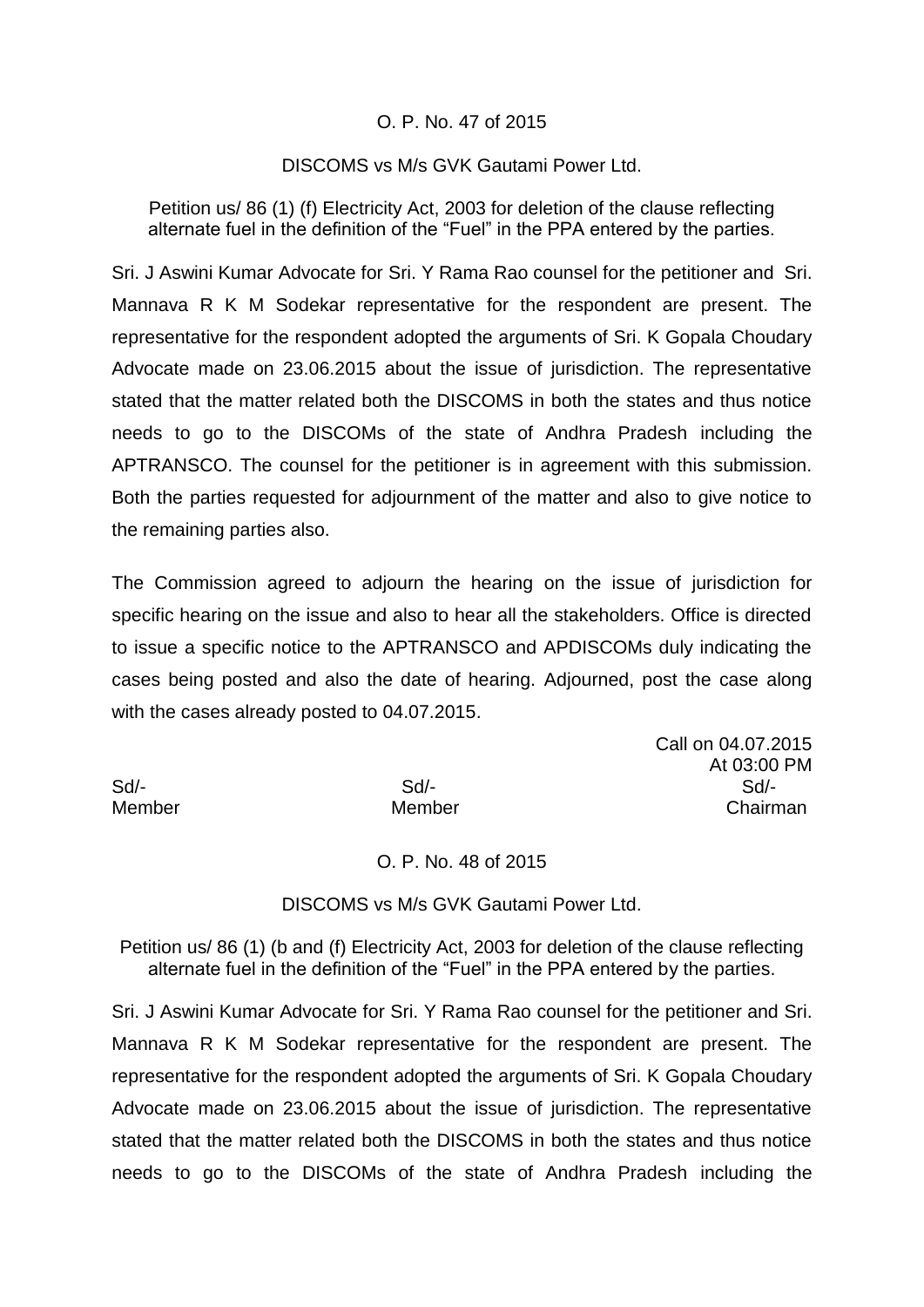APTRANSCO. The counsel for the petitioner is in agreement with this submission. Both the parties requested for adjournment of the matter and also to give notice to the remaining parties also.

The Commission agreed to adjourn the hearing on the issue of jurisdiction for specific hearing on the issue and also to hear all the stakeholders. Office is directed to issue a specific notice to the APTRANSCO and APDISCOMs duly indicating the cases being posted and also the date of hearing. Adjourned, post the case along with the cases already posted to 04.07.2015.

Call on 04.07.2015 At 03:00 PM Sd/- Sd/- Sd/- Member Member Chairman

# O. P. No. 51 of 2015

### M/s Nile Ltd. Vs APCPDCL

Petition seeking directions for payment on the monthly power bills.

Sri. Challa Gunaranjan and Sri. M. K. Viswanath counsel for the petitioner and Sri. J Aswinin Kumar Advocate for Sri. Y Rama Rao counsel for the respondent are present. The counsel for the petitioner has stated that the matter pertains to recovery of the amounts from the erstwhile APCPDCL for the power delivered and has nothing to do with the issue of jurisdiction. The counsel for the respondent however insisted that it involves jurisdiction as the plant is in the other state of Andhra Pradesh. However, in view of the specific contention that the petitioner is seeking payment of the amounts due, the case can be heard by the Commission.

The Commission agreed views that there is issue of jurisdiction involved in this case and directs respondents to file their counter affidavit if any by the next date of hearing on the specific issue of payment of the amounts. It is also made clear to the petitioner that it should take steps to bring on record the proper parties. Adjourned

Call on 15.07.2015 At 03:00 PM Sd/- Sd/- Sd/- Member Member Chairman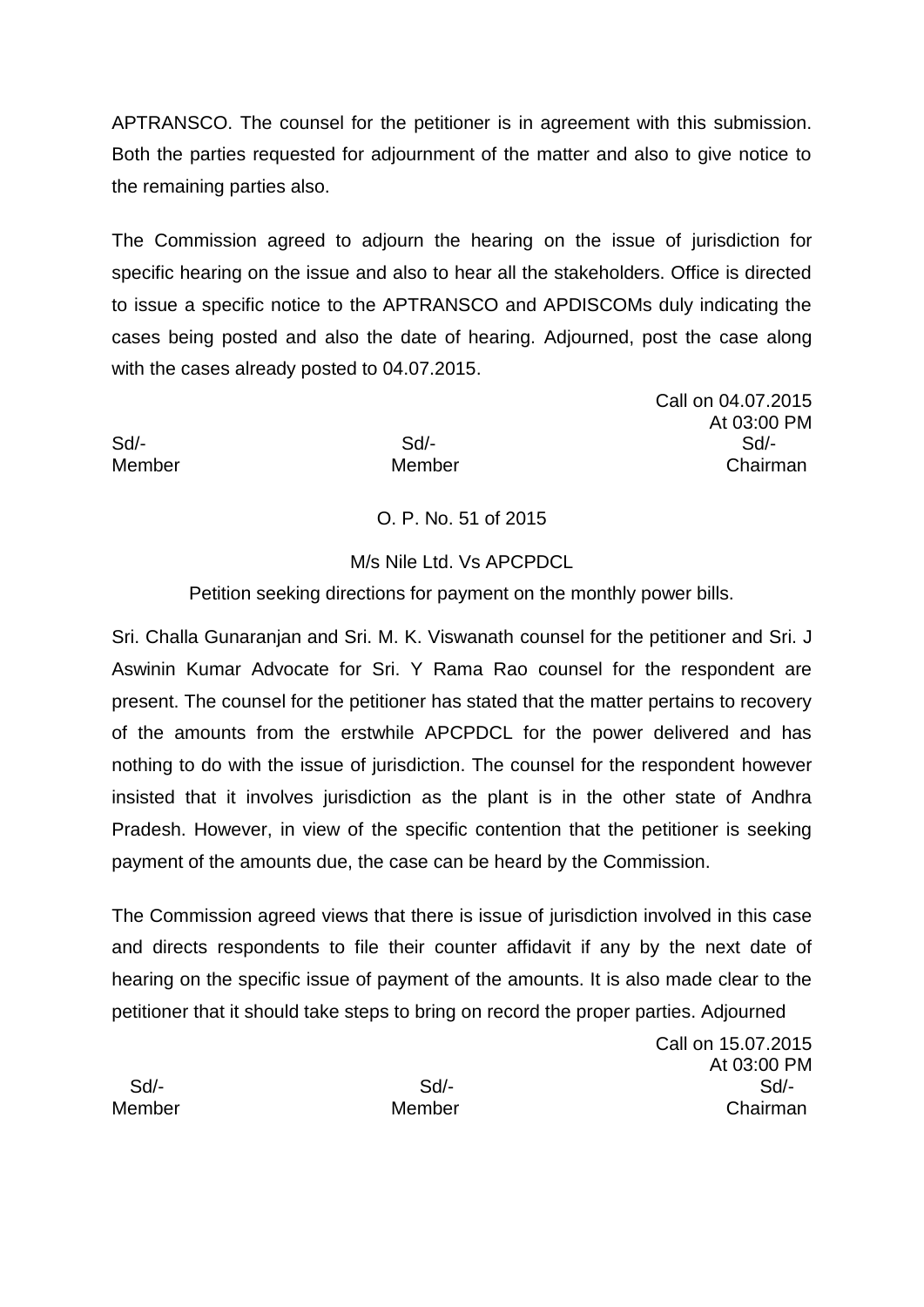### O. P. No. 54 of 2015 And IA No. 11 of 2015

#### M/s GVK Industries Ltd. (Phase-II) vs DISCOMS & APTRANSCO

Petition u/s 86 (1) (f) of the Electricity Act, 2003 for adjudication of disputes between the parties and the IA also filed by the petitioner for interim orders.

Sri. Mannava R K M Sodekar representative for the petitioner and Sri. J Aswini Kumar Advocate for Sri. Y Rama Rao counsel for the respondent are present. The representative for the petitioner adopted the arguments of Sri. K Gopala Choudary Advocate made on 23.06.2015 about the issue of jurisdiction. The representative stated that the matter related both the DISCOMS in both the states and thus notice needs to go to the DISCOMs of the state of Andhra Pradesh including the APTRANSCO. The counsel for the respondent is in agreement with this submission. Both the parties requested for adjournment of the matter and also to give notice to the remaining parties also.

The Commission agreed to adjourn the hearing on the issue of jurisdiction for specific hearing on the issue and also to hear all the stakeholders. Office is directed to issue a specific notice to the APTRANSCO and APDISCOMs duly indicating the cases being posted and also the date of hearing. Adjourned, post the case along with the cases already posted to 04.07.2015.

Call on 04.07.2015 At 03:00 PM Sd/- Sd/- Sd/- Member Member Chairman

O. P. No. 55 of 2015

### M/s GVK Industries Ltd. Vs DISCOMS & APPCC

Petition u/s 86 (1) (f) of the Electricity Act, 2003 seeking to recover several amounts due to it under various provisions of the PPA.

Sri. Mannava R K M Sodekar representative for the petitioner and Sri. J Aswini Kumar Advocate for Sri. Y Rama Rao counsel for the respondent are present. The representative for the petitioner adopted the arguments of Sri. K Gopala Choudary Advocate made on 23.06.2015 about the issue of jurisdiction. The representative stated that the matter related both the DISCOMS in both the states and thus notice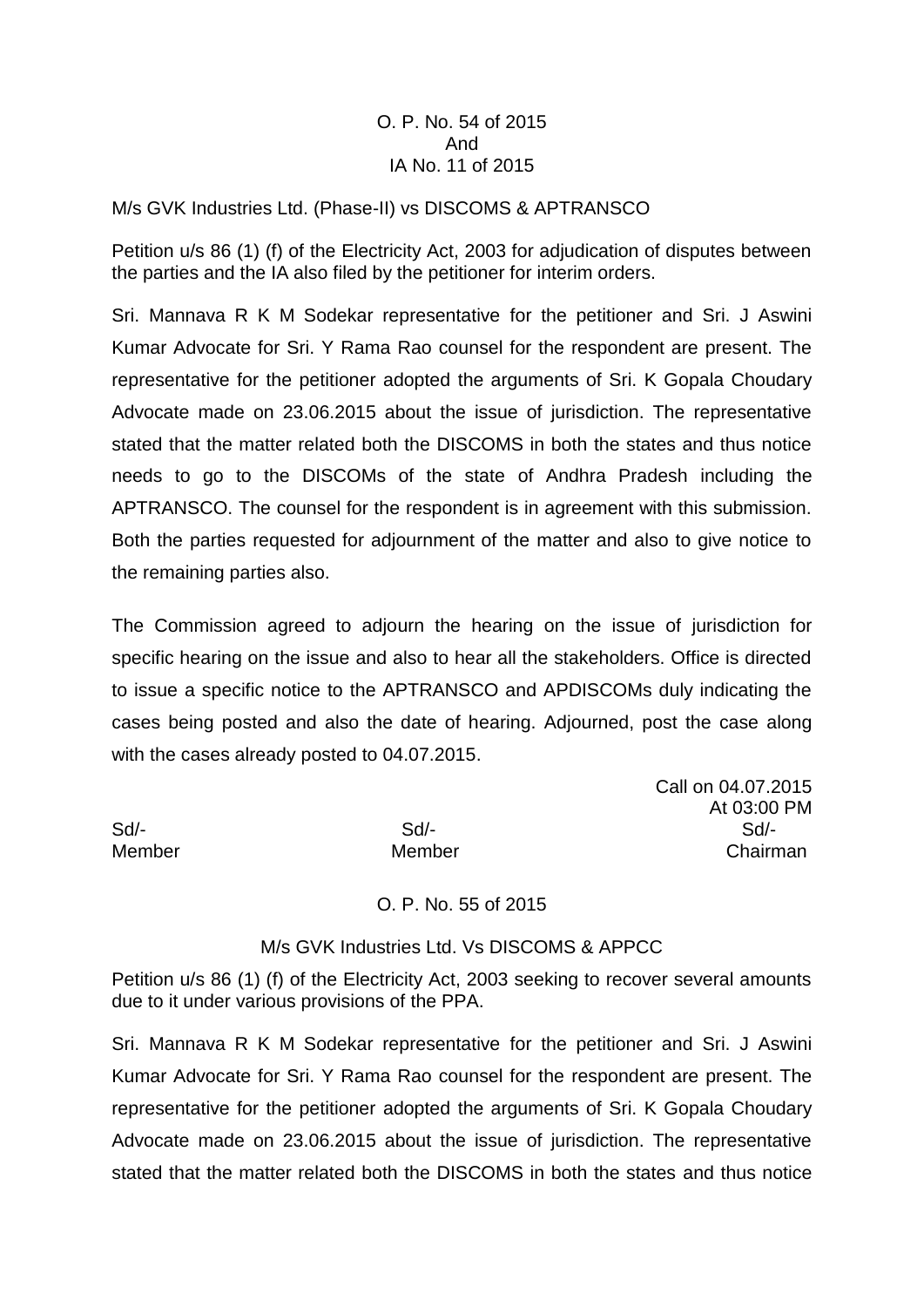needs to go to the DISCOMs of the state of Andhra Pradesh including the APTRANSCO. The counsel for the respondent is in agreement with this submission. Both the parties requested for adjournment of the matter and also to give notice to the remaining parties also.

The Commission agreed to adjourn the hearing on the issue of jurisdiction for specific hearing on the issue and also to hear all the stakeholders. Office is directed to issue a specific notice to the APTRANSCO and APDISCOMs duly indicating the cases being posted and also the date of hearing. Adjourned, post the case along with the cases already posted to 04.07.2015.

Call on 04.07.2015 At 03:00 PM Sd/- Sd/- Sd/- Member Member Chairman

# O. P. No. 56 of 2015

## M/s EID Parry (India) Ltd. Vs APTRANSCO & DISCOMS

Petition u/s 86 (1) (f) of the Electricity Act, 2003 in relation to non-payment of fixed charges by truing annualized threshold PLF of 55% as per the tariff determined by the commission to the petitioner under the power purchase agreement.

Sri. Challa Gunaranjan and Sri. M. K. Viswanath counsel for the petitioner and Sri. J Aswinin Kumar Advocate for Sri. Y Rama Rao counsel for the respondent are present. The counsel for the petitioner has adopted the arguments made by Sri. K Gopal Choudary Advocate on 23.06.2015 about the issue of jurisdiction. The counsel stated that the matter related both the DISCOMS in both the states and thus notice needs to go to the DISCOMs of the state of Andhra Pradesh including the APTRANSCO. The counsel for the respondent is in agreement with this submission. Both the counsels requested for adjournment of the matter and also to give notice to the remaining parties also.

The Commission agreed to adjourn the hearing on the issue of jurisdiction for specific hearing on the issue and also to hear all the stakeholders. Office is directed to issue a specific notice to the APTRANSCO and APDISCOMs duly indicating the